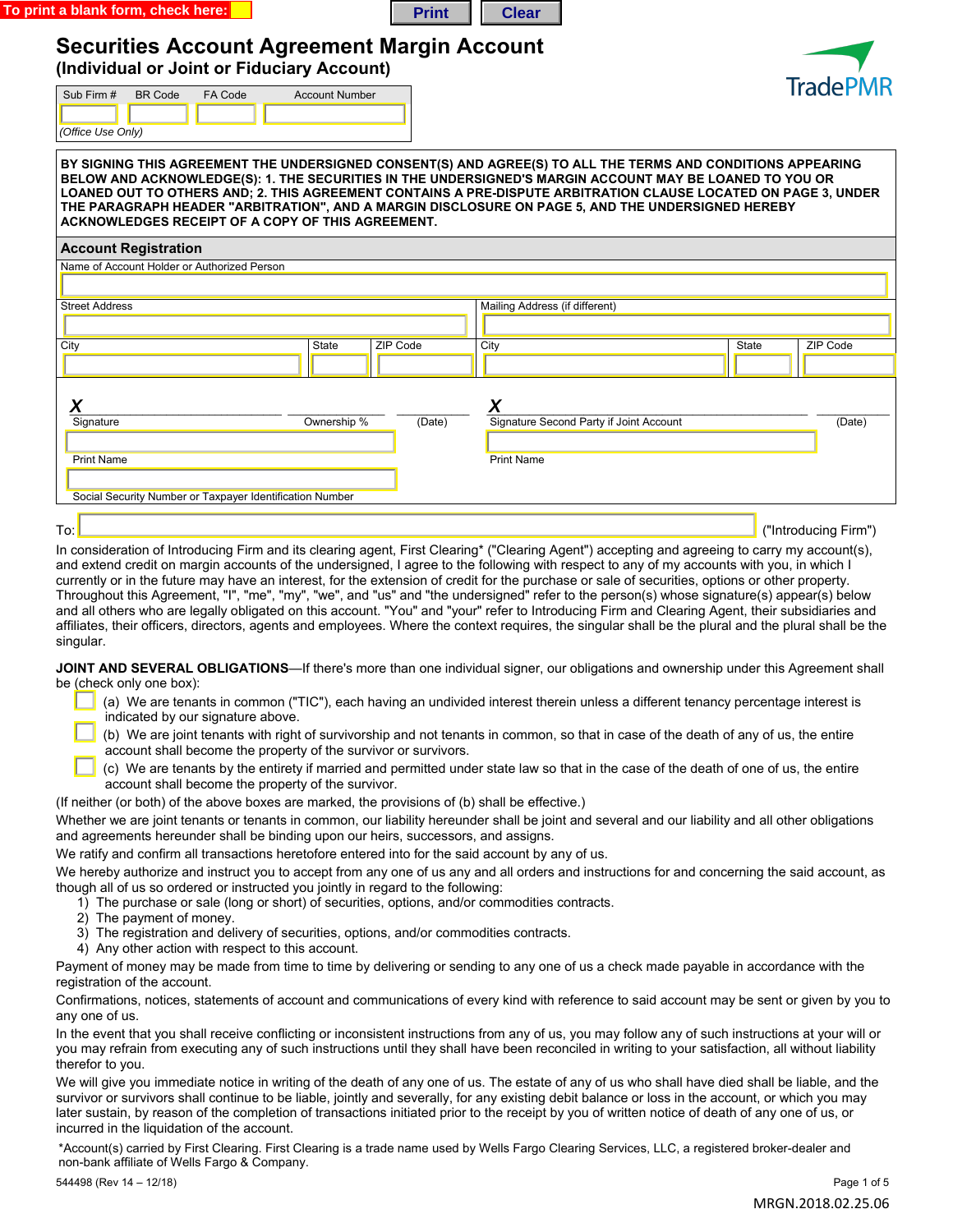This Agreement shall inure to the benefit of your successors and assigns and shall remain in effect until an authorized member of your firm shall acknowledge in writing the receipt of a written statement from one of us that he or she wishes to terminate the account, at which time the party giving such notice will not be bound for any further transactions made for the account thereafter. However, he or she shall remain bound for all prior transactions and for all further deliveries to any of us of any assets, in the account, and all communications regarding the account. **RESTRICTED SECURITIES**—I agree that all securities (the "Transferable Securities") I deposit in my margin account as collateral for any margin loan that I may obtain are freely transferable and are not subject to any restrictions on resale under any applicable federal or state securities laws or otherwise, and are not "restricted", "Legend", or affiliate's "control" stock. Any securities subject to such restrictions are referred to as "Restricted Securities". If I deposit Restricted Securities in violation of this Agreement and I do not, upon demand, immediately replace such Restricted Securities with Transferable Securities satisfactory to you, or pay in full the margin loan secured by such Restricted Securities, I agree that I will be in default under this Agreement and you may take any and all of the following actions:

- 1) Liquidate Collateral. Liquidate any Transferable Securities or, to the extent permitted by law, any Restricted Securities held in my margin account, or any other account with you in which I have an interest, to satisfy the debit balance secured by the Restricted Securities;
- 2) Set Off. Set off against the debit balance secured by such margin loan any amounts held in any other accounts I maintain with you;
- 3) Default Rate of Interest. Until such time as the default is cured and in substitution for any other rate of interest specified in this Agreement, charge interest at the default rate of **24%** per annum on the debit balance of all margin accounts which I maintain with you and debit such accounts from time to time for such interest (provided, however, that I acknowledge that in no event do you intend to charge a rate of interest in excess of the maximum rate permitted by applicable law and, in the event such rate of interest is in excess of the permitted rate, you agree that any excess interest so charged shall at your option either be returned to me or applied to my account);
- 4) Demand Immediate Payment. Demand immediate payment in full of the margin loan secured by such Restricted Securities; or
- 5) Other Remedies. Assert any other remedies available to you under applicable law to collect all amounts that I owe you. To the extent permitted by law, I also agree to pay your costs of collection, including reasonable attorney's fees incurred in enforcing any of your rights or collecting any amounts I owe you.

The provisions of the foregoing paragraph shall not apply to any Restricted Securities that have been approved for deposit in my margin account.

**NON-INDIVIDUAL CERTIFICATION**—If this is an agreement for a trust, other fiduciary account, or other non-individual account, I hereby certify and represent the use of a margin account and specifically the borrowing, lending, pledging of assets as described herein is in accordance with and authorized by the provisions of the trust or other instrument and/or applicable law governing the trust or entity. **RULES AND REGULATIONS**—All transactions in my account shall be subject to the constitution, rules, regulations, customs and usages of the exchange or market, and its clearing house, if any, where the transactions are executed. Transactions shall also be subject to the provisions of the federal and state securities laws, as amended, and to the rules and regulations of the Securities and Exchange Commission and the Board of Governors of the Federal Reserve System.

**DEFINITION**—Under this Agreement "securities commodities and other property" includes, but is not limited to, money, securities and commodities of every kind and nature and all contracts, investments and options relating thereto, whether for present or future delivery.

**LIEN**—Whenever there is any existing or forthcoming indebtedness to you on my part, all orders, securities commodities and other property now or hereafter held, carried or maintained by you in your possession and control for any purpose, in or for any of the accounts in my name now or hereafter opened, including any accounts in which I may have an interest, shall be subject to a lien for the discharge of all my indebtedness and other obligations to you in any of the said accounts. You shall have the right to cancel orders or transfer securities, commodities and other property held by you from or to any of the said accounts whenever you consider such a transfer necessary for your protection. In enforcing your lien, you shall have the discretion to determine which securities, commodities and property are to be sold and which contracts or orders are to be closed or cancelled, all without liability therefor to you.

**MARGIN MAINTENANCE AND DISCLOSURE REGARDING LIQUIDATION**—I agree to maintain such positions as required by all applicable statutes, rules, regulations, procedures and custom, or as you deem necessary or advisable. I agree to promptly satisfy all margin and maintenance calls. I understand that you are not obligated to request additional collateral from me in the event my account falls below minimum margin requirements and there may be circumstances where you will liquidate securities and/or other property in the account without notice to me to ensure that minimum maintenance requirements are satisfied. I agree that you may under certain circumstances charge interest at different rates including higher rates than those currently used for standard margin accounts; such rates will be disclosed separately to me.

**LIQUIDATION**—You shall have the right, in accordance with your discretion regarding your margin maintenance requirements, which may be modified, amended or supplemented from time to time, or whenever you consider it necessary for your protection: to require additional collateral at an earlier or later point in time than called for by your general policies; to sell any or all securities, commodities and other property in the accounts with you, whether carried individually or jointly with others; to buy any or all securities commodities or other property which may be short in my accounts, to cancel any open orders; and/or to close any or all outstanding contracts without demand for margin or additional margin notice of sale or purchase or other notice or advertisement. Any such sales or purchases may be made at your discretion on any exchange or other market where such business is usually transacted, or at public auction or private sale, and you may be the purchaser for your own account. It is understood that a prior demand or call, or prior notice of the time and place of such sale or purchase shall not be considered a waiver of your right to sell or buy without demand or notice as herein provided. No Introducing Firm or branch personnel has the authority to waive or modify margin calls or postpone sell-outs or buy-ins.

**PAYMENT OF INDEBTEDNESS UPON DEMAND**—Debit balances represent money loaned to me. I shall at all times be liable for the full payment of debit balances or other obligations owing in my accounts with you, and I shall be liable to you for any deficiency remaining in any such accounts in the event of the liquidation thereof, in whole or in part, by you or by me; and I shall make payment of such obligations and indebtedness promptly upon demand.

The reasonable costs and expenses of collection of the debit balance and any unpaid deficiency in my accounts with you, including attorneys' fees incurred and payable or paid by you, shall be payable to you by me promptly upon demand.

**PLEDGE OF SECURITIES, COMMODITIES, AND OTHER PROPERTY**—All securities, commodities and other property held, carried or maintained by you in your possession in any of my accounts may be pledged and repledged by you from time to time, without notice to me, either separately or in common with other such securities, commodities and other property for any amount due in my accounts or for any greater amount, and you may do so without retaining in your possession or control for delivery a like amount of similar securities, commodities and/or other property.

**ACCOUNTS CARRIED BY CLEARING AGENT**—Clearing Agent shall not be responsible or liable to us for any acts or omissions of Introducing Firm, its employees, or agents.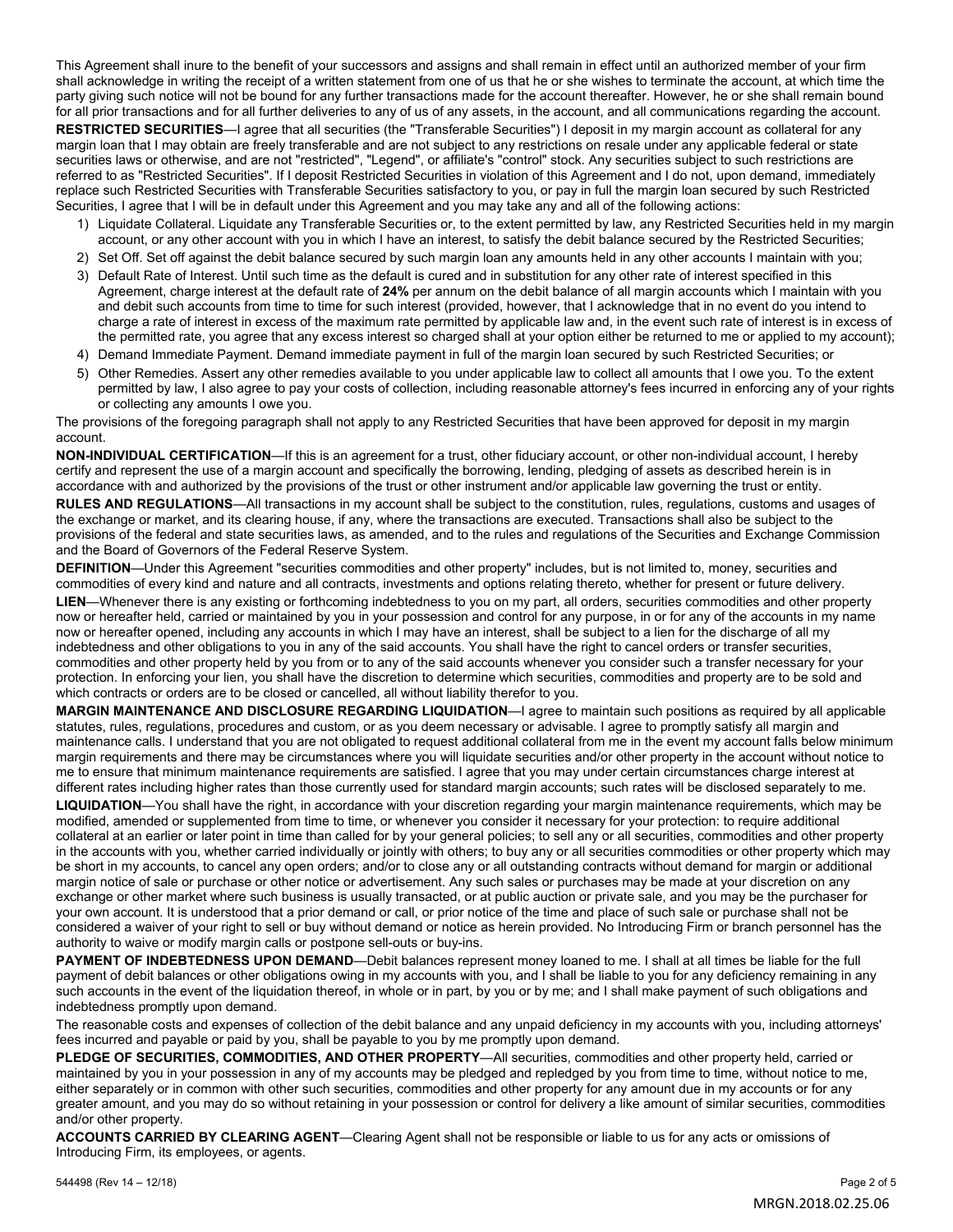**COMMUNICATIONS**—Communications may be sent to me at the mailing address on file with you, or at such other address I may thereafter give in writing, and all communications so sent whether written by mail, telegraph, or otherwise shall be deemed to be given to me personally. The information set forth on all documents sent to me by you will be deemed conclusive unless objected by me within 10 days of its being provided.

**LIABILITY**—You shall not be liable in connection with the entering, execution handling, selling or purchasing of securities or orders for my account except for gross negligence or willful misconduct on your part nor shall you be liable for loss caused directly or indirectly by government restrictions, exchange or market rulings, suspension of trading, war, acts of terrorism, strikes, failure of the mails or other communications systems, mechanical or electronic failure or failure of third parties to follow instructions or other conditions beyond your control. I hereby grant to you and all your affiliates a security interest in all securities and other property in your possession, or in the possession of any affiliate, in which I have an interest in order to secure any and all indebtedness or any other of my obligations to you or an affiliate. All such securities and other property shall be held as security for the payment of any such obligations or indebtedness in any account with you in which I have an interest and you may, at your discretion, at any time and without prior notice, sell and/or transfer any or all securities and other property in order to satisfy such obligations. In enforcing this lien, you shall have the discretion to determine which securities and property are to be sold and/or which contracts are to be closed. In the event of a breach or default under this Agreement, you shall have all rights and remedies available to a secured creditor under applicable law as then in effect in addition to the rights and remedies provided herein. I authorize you to obtain reports concerning my credit standing at your discretion. I also authorize you and any affiliate to share such information and any other confidential information you and such affiliate(s) may have about me and my account(s).

**BANKRUPTCY OR ATTACHMENT**—In the event that: (a) you are advised of my voluntary or involuntary application for protection under the applicable bankruptcy laws or the appointment of a receiver for me, or (b) you are served with any lien, levy, garnishment or similar process with respect to me or my account then you may, but are not required to, immediately take any action which you, in your sole discretion, shall deem necessary for your own protection, including, without limitation, selling out any positions in my account to satisfy any obligations I have to you, with or without notice to me and without liability therefore.

#### **OPT-IN TO U.S. SPECIAL RESOLUTION REGIMES**—If I am domiciled outside the United States, I acknowledge and agree that:

(i) In the event Clearing Agent becomes subject to a proceeding under a U.S. Special Resolution Regime, the transfer of this Agreement (and any interest and obligation in or under, and any property securing, this Agreement) from Clearing Agent will be effective to the same extent as the transfer would be effective under the U.S. Special Resolution Regime if this Agreement (and any interest and obligation in or under, and any property securing, this Agreement) were governed by the laws of the United Sates or a state of the United States; and

(ii) In the event Clearing Agent or an Affiliate of Clearing Agent becomes subject to a proceeding under a U.S. Special Resolution Regime, any Default Rights with respect to this Agreement that may be exercised against Clearing Agent are permitted to be exercised to no greater extent than the Default Rights could be exercised under the U.S. Special Resolution Regime if this Agreement were governed by the laws of the United States or a state of the United States.

"Affiliate" has the meaning given in section 2(k) of the Bank Holding Company Act (12 U.S.C. 1841(k)) and section 225.2(a) of the Federal Reserve Board's Regulation Y.

#### "Default Right" means any:

(i) Right of a party, whether contractual or otherwise (including, without limitation, rights incorporated by reference to any other contract, agreement, or document, and rights afforded by statute, civil code, regulation, and common law), to liquidate, terminate, cancel, rescind, or accelerate such agreement or transactions thereunder, set off or net amounts owing in respect thereto (except rights related to same-day payment netting), exercise remedies in respect of collateral or other credit support or property related thereto (including the purchase and sale of property), demand payment or delivery thereunder or in respect thereof (other than a right or operation of a contractual provision arising solely from a change in the value of collateral or margin or a change in the amount of an economic exposure), suspend, delay, or defer payment or performance thereunder, or modify the obligations of a party thereunder, or any similar rights; and

(ii) Right or contractual provision that alters the amount of collateral or margin that must be provided with respect to an exposure thereunder, including by altering any initial amount, threshold amount, variation margin, minimum transfer amount, the margin value of collateral, or any similar amount, that entitles a party to demand the return of any collateral or margin transferred by it to the other party or a custodian or that modifies a transferee's right to reuse collateral or margin (if such right previously existed), or any similar rights, in each case, other than a right or operation of a contractual provision arising solely from a change in the value of collateral or margin or a change in the amount of an economic exposure.

"U.S. Special Resolution Regime" means the Federal Deposit Insurance Act and regulations promulgated thereunder and Title II of the Dodd-Frank Wall Street Reform and Consumer Protection Act and regulations promulgated thereunder.

#### **ARBITRATION.**

#### **Arbitration Disclosures:**

**This Agreement contains a pre-dispute arbitration clause. By signing an arbitration agreement, the parties agree as follows:** 

- **All of the parties to this Agreement are giving up the right to sue each other in court, including the right to a trial by jury, except as provided by the rules of the arbitration forum in which the claim is filed.**
- **Arbitration awards are generally final and binding; a party's ability to reverse or modify an arbitration award is very limited.**
- **The ability of the parties to obtain documents, witness statements and other discovery is generally more limited in arbitration than in court proceedings.**
- **The arbitrators do not have to explain the reason(s) for their award unless, in an eligible case, a joint request for an explained decision has been submitted by all parties to the panel at least 20 days prior to the first scheduled hearing date.**
- **The panel of arbitrators typically will include a minority of arbitrators who were or are affiliated with the securities industry.**
- **The rules of some arbitration forums may impose time limits for bringing a claim in arbitration. In some cases, a claim that is ineligible for arbitration may be brought in court.**
- **The rules of the arbitration forum in which the claim is filed, and any amendments thereto, shall be incorporated into this Agreement. No person shall bring a putative or certified class action to arbitration, nor seek to enforce any pre-dispute arbitration agreement against any person who has initiated in court a putative class action; or who is a member of a putative class who has not opted out of the class with respect to any claims encompassed by the putative class action until:** 
	- **(i) the class certification is denied; or**
	- **(ii) the class is decertified; or**
	- **(iii) the client is excluded from the class by the court. Such forbearance to enforce an agreement to arbitrate shall not constitute a waiver of any rights under this Agreement except to the extent stated herein.**

#### **Arbitration Provision:**

**It is agreed that all controversies or disputes which may arise between you and Introducing Firm, Clearing Agent and any Sub-Advisor (and/or any other agent), (collectively, "us") concerning any transaction or the construction, performance or breach of this Agreement or any other agreement between us, whether entered into prior to, on, or subsequent to the date of this Agreement, including any controversy concerning whether an issue is arbitrable, shall be determined by arbitration conducted before, and only before, an arbitration panel set up by the Financial Industry Regulatory Authority ("FINRA") in accordance with its respective arbitration procedures. Any of us may initiate**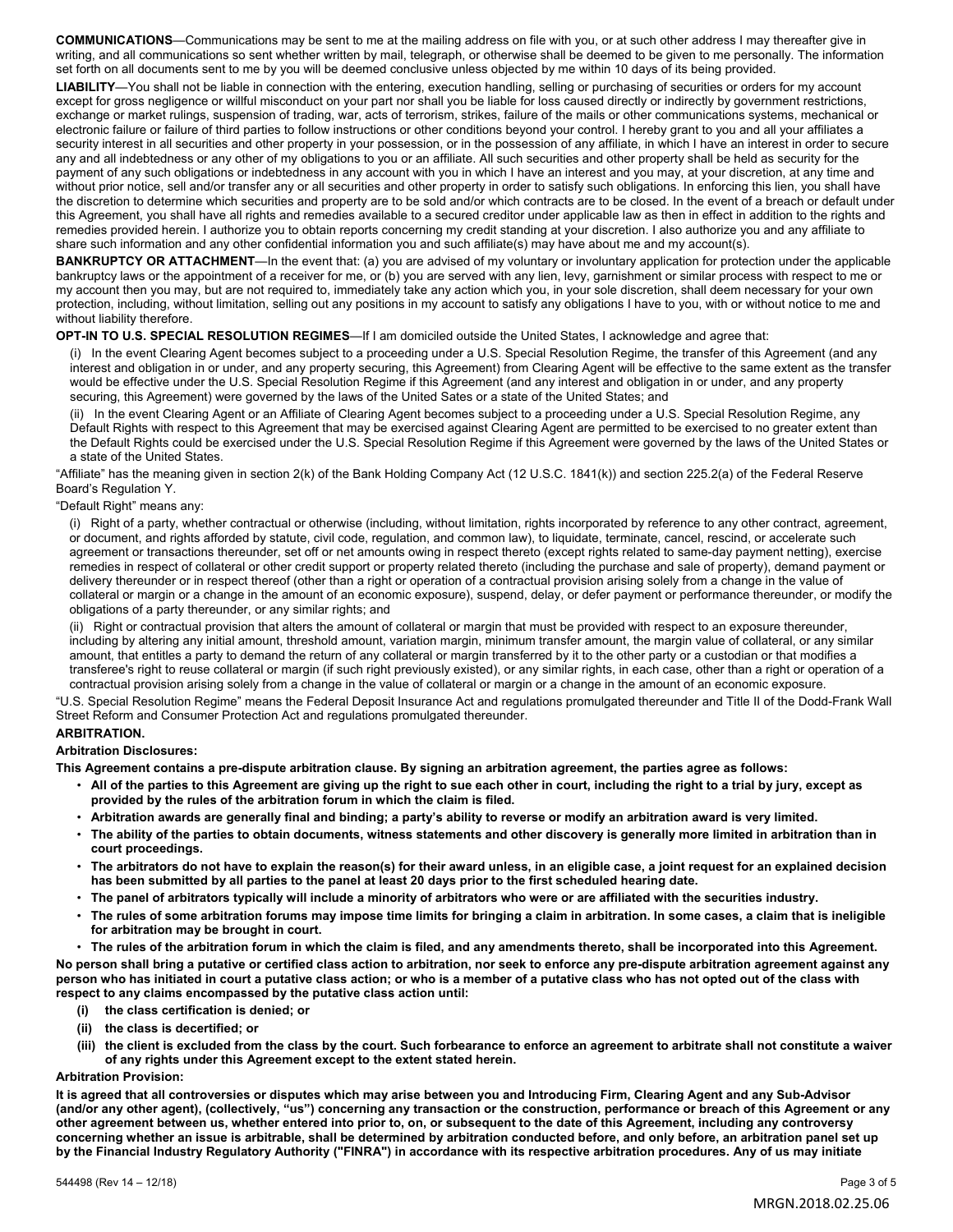**arbitration by filing a written claim with FINRA. Any arbitration under this Agreement will be conducted pursuant to the Federal Arbitration Act and the Laws of the State of New York. The state or federal statute of limitations, statute of repose, non-claim statute or any other time bar that would be applicable to any claim filed in a court of competent jurisdiction shall be applicable to any claim filed in arbitration.** 

**JURISDICTION**—The laws of the State of New York, as applied to agreements signed and to be performed in New York, shall apply and bind the parties in any and all questions arising under this Agreement, including questions of validity, interpretation and performance.

REPRESENTATIONS—I represent that I have attained the age of majority under the laws of the state in which I reside, and if I am an employee of any exchange, or of any corporation which any exchange controls, or of a member of any firm registered on any exchange, or of a bank, trust company, insurance company or any corporation, firm or individual engaged in the business or dealing in securities either as broker or principal, that I will abide by the rules of the regulatory agencies and your policies. If at any future time, I become so employed, I will notify you promptly. No one other than the signed has or will have an interest in my account except as I shall advise you in writing.

**SEVERABILITY**—If any provision or condition of this Agreement shall be held to be invalid or unenforceable by any court, regulatory or self-regulatory agency or body, such invalidity or unenforceability shall attach only to such provision or condition. The validity of the remaining provisions and conditions shall not be affected thereby and this Agreement shall be valid and enforceable as if any such invalid unenforceable provision or condition were not contained herein.

**CROSS LIEN**—Except for ERISA and IRA Accounts, I hereby grant to you and all your affiliates as security interest in all securities and other property in your possession or in the possession of any of your affiliates in which I have an interest in order to secure any and all indebtedness or any other of my obligations to you or any affiliate. All such securities and other property shall be held as security for the payment of any such obligations or indebtedness in any account with you in which I have an interest and you may, in your discretion, at any time and without prior notice, sell and/or transfer any or all securities and other property in order to satisfy such obligations. In enforcing this lien, you shall have the discretion to determine which securities and property are to be sold and/or which contracts are to be closed.

**CREDIT CHECK**—I authorize you to obtain reports concerning my credit standing and business conduct at your discretion.

**ELIGIBLE SECURITIES**—I understand that you may from time to time declare certain securities as ineligible for margin that you reserve the right, at your sole discretion, not to extend margin on any security for any reason, or that you may change your margin requirements at any time without notice to me.

# **IMPORTANT - SEE MARGIN DISCLOSURE**